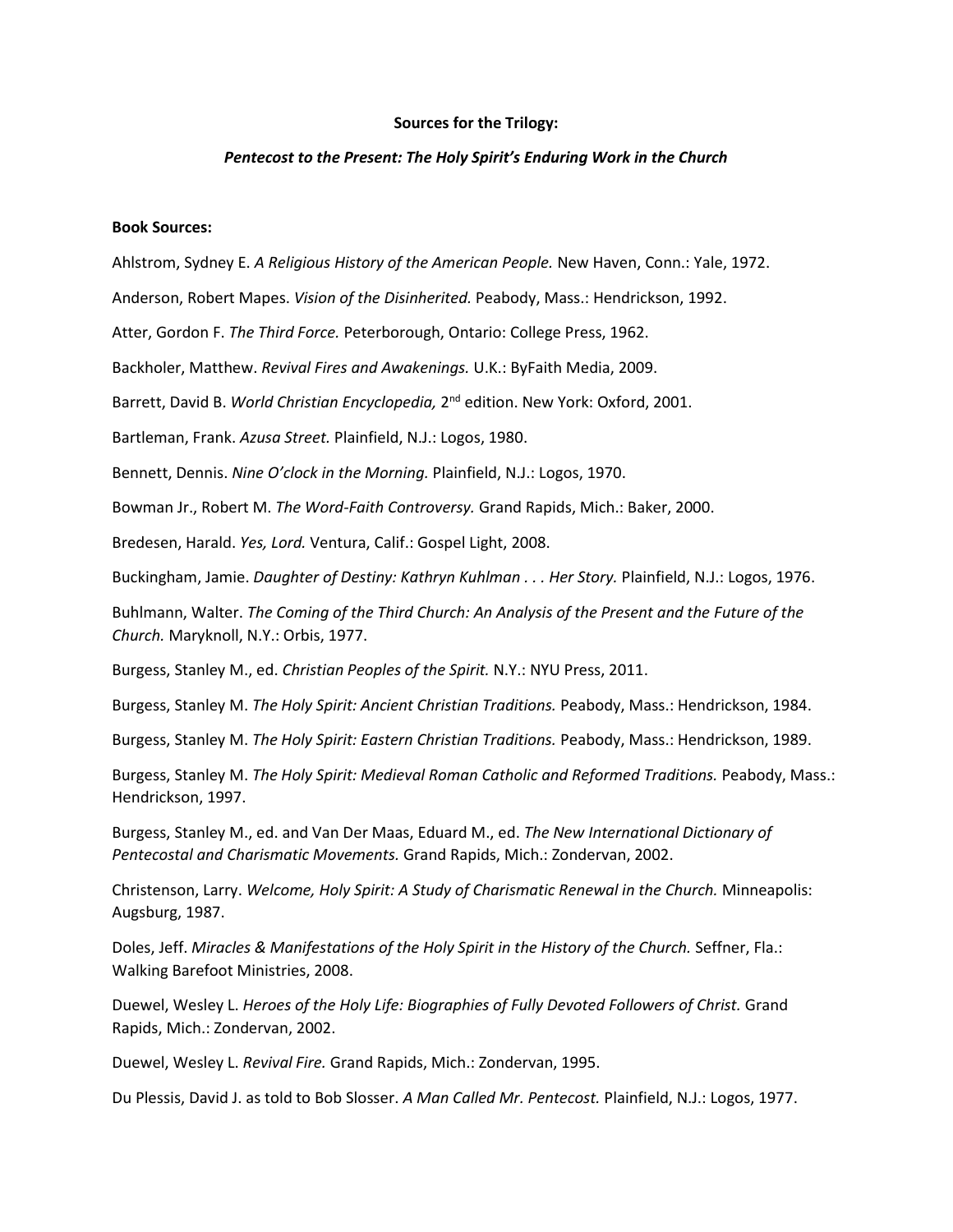Ensley, Eddie. *Sounds of Wonder: Speaking in Tongues in the Catholic Tradition.* New York: Paulist, 1977.

Epstein, Daniel Mark. *Sister Aimee: The Life of Aimee Semple McPherson.* Orlando: Harcourt Brace, 1993.

Finney, Charles G. *The Autobiography of Charles G. Finney.* Grand Rapids, Mich.: Baker, 1977.

Finney, Charles G. *Lectures on Revival.* Minneapolis: Bethany House, 1988.

Frodsham, Stanley. *Smith Wigglesworth: Apostle of Faith.* Springfield, Mo.: Gospel, 1948.

Frodsham, Stanley. *With Signs Following.* Springfield, Mo.: Gospel, 1946.

Gallagher Mansfield, Patti. *As by a New Pentecost: The Dramatic Beginning of the Catholic Charismatic Renewal.* Steubenville, Ohio, 1992.

Gordon, A.J. *The Ministry of Healing, or, Miracles of Cure in All Ages.* New York: Revell, 1882.

Gordon, A.J. *The Ministry of the Spirit.* New York: Revell, 1894.

Hamilton, Michael P., ed. *The Charismatic Movement.* Grand Rapids, Mich.: Eerdmans, 1975.

Harrell, Jr., David Edwin. *All Things Are Possible: The Healing and Charismatic Revivals in Modern America.* Bloomington, Ind.: Indiana, 1975.

Harrell Jr., David Edwin. *Oral Roberts: An American Life.* Bloomington, Ind.: Indiana, 1985.

Hibbert, Albert. *Smith Wigglesworth: The Secret of His Power.* Tulsa: Harrison House, 1982.

Howard, Lee A. *Manifestations Throughout Church History: Examining the Physical Evidence of Revival.* Kindle Edition, 2012–04–15.

Hurst, John Fletcher. *John Wesley the Methodist: A plain account of his life and work.* New York: Eaton & Mains, 1903.

Hyatt, Eddie L. *2000 Years of Charismatic Christianity.* Lake Mary, Fla.: Charisma House, 2002.

Jacobsen, Douglas, ed. *A Reader in Pentecostal Theology: Voices from the First Generation.* Bloomington, Ind.: Indiana, 2006.

Jacobsen, Douglas. *Thinking in the Spirit: Theologies of the Early Pentecostal Movement.* Bloomington, Ind.: Indiana, 2003.

Jenkins, Philip. *God's Continent: Christianity, Islam, and Europe's Religious Crisis.* New York: Oxford, 2007. Kendall, R.T. *Holy Fire: A Balanced, Biblical Look at the Holy Spirit's Work in our Lives.* Lake Mary, Fla.: Charisma House, 2014.

Kidd, Thomas S. *The Great Awakening: The Roots of Evangelical Christianity in Colonial America,* Yale, 2007.

Lake, John G. *Adventures in God.* Tulsa: Harrison House, 1981.

Lake, John G. *Spiritual Hunger—The God-Men.* Dallas: Christ for the Nations, 1980.

Liardon, Roberts. *God's Generals: The Revivalists.* New Kensington, Pa.: Whitaker House, 2008.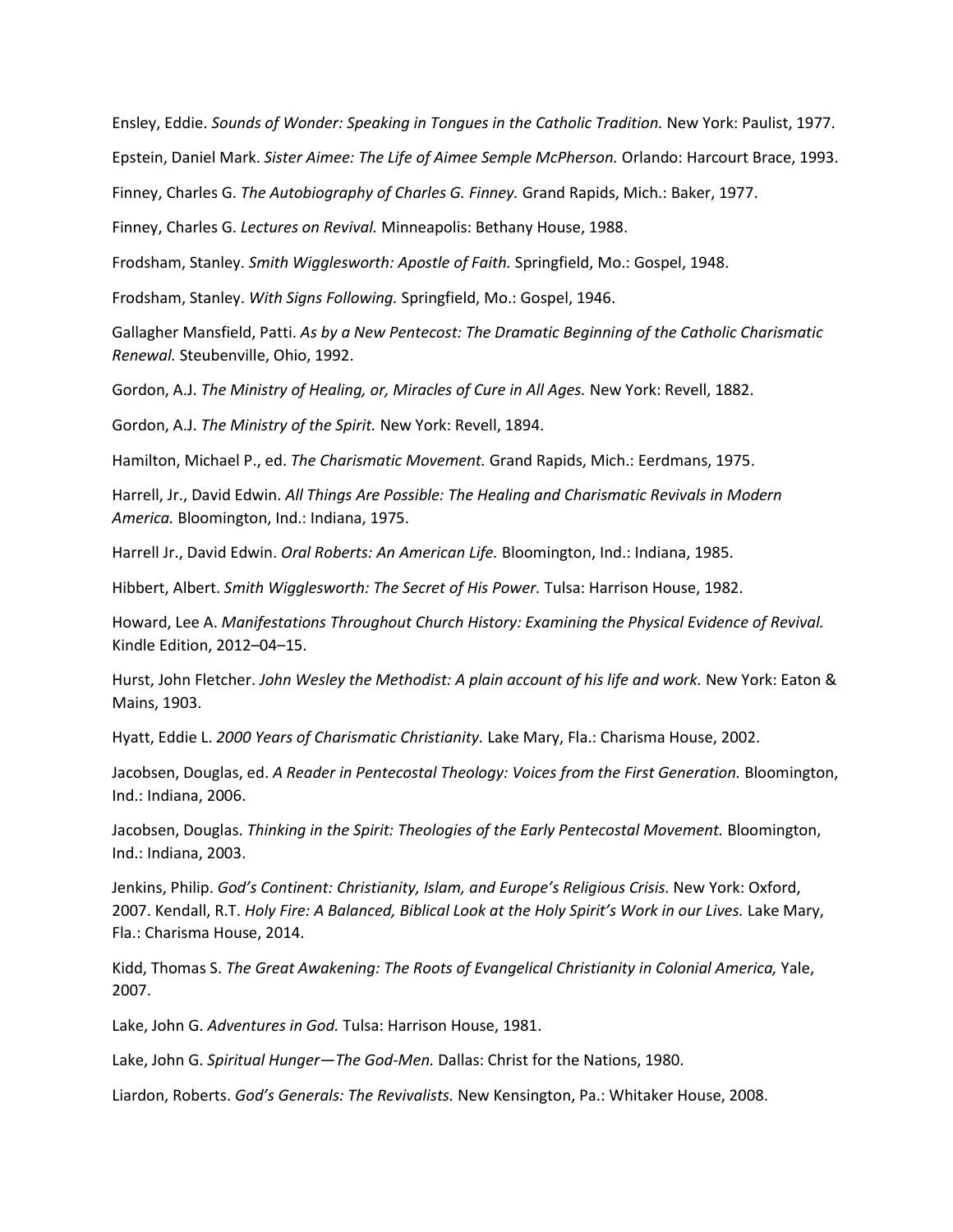Liardon, Roberts. *God's Generals: The Roaring Reformers.* New Kensington, Pa.: Whitaker House, 2003.

Liardon, Roberts. *God's Generals: Why They Succeeded and Why Some Failed.* New Kensington, Pa.: Whitaker House, 1996.

Lindsay, Gordon. *John Alexander Dowie: A Life Story of Trials, Tragedies, and Triumphs.* Dallas: Christ for the Nations, 1986.

Lindsay, Gordon, ed. *John G. Lake: Apostle to Africa.* Dallas: Christ for the Nations, 1979.

Lindsay, Gordon. *William Branham, A Man Sent From God.* Jefferson, Ind.: William Branham, 1950.

McBirnie, William Steuart. *The Search for the Twelve Apostles.* Carol Stream, Ill.: Tyndale House, 1973.

McClung, Grant, ed. *Azusa Street & Beyond.* Gainesville, Fla.: Bridge-Logos, 2006.

McDonnell, Kilian and Montague, George T. *Christian Initiation and Baptism in the Holy Spirit: Evidence from theFirst Eight Centuries, Second Revised Edition.* Collegeville, Minn.: Liturgical, 1991.

McGee, Gary, B. ed. *Initial Evidence: Historical and Biblical Perspectives on the Pentecostal Doctrine of Spirit Baptism.* Eugene, Oregon: WIPF & Stock, 2007.

Meek, Robert. *Times of Refeshing to the Church of Christ, Sketches of Church History.* London: Wertheim,

Macintosh, and Hunt, 1860.

O'Connor, Edward D. C.S.C. ed. *Perspectives on Charismatic Renewal.* Notre Dame, Ind.: University of Notre Dame, 1975.

Owens, Robert R., MD. *The Azusa Street Revival: Its Roots and Its Message.* Lanham, Md.: University Press, 2005.

Palmer, Phoebe. *Four Years in the Old World.* Boston: Foster & Palmer, 1865.

Parham, Mrs. Charles F. *The Life of Charles F. Parham.* Baxter Springs, Kansas: Apostolic Faith Bible College, 1930.

Renner, Rick. *A Light in Darkness, Volume One: Seven Messages to the Seven Churches.* Tulsa: Teach All Nations, 2010.

Reno, J. Paul. *Daniel Nash: Prevailing Prince of Prayer.* Asheville, N.C.: Revival Literature, 1989.

Renner, Rick. *A Light in Darkness, Volume One: Seven Messages to the Seven Churches.* Tulsa, Okla.: Teach All Nations, 2010.

Robeck, Jr., Cecil M., ed. *Charismatic Experiences in History.* Peabody, Mass.: Hendrickson, 1985.

Shelley, Bruce L. *Church History in Plain Language, Third Edition.* Nashville, Tenn.: Thomas Nelson, 2008.

Sims, Timothy. *In Defense of Word of Faith: An Apologetic Response to Encourage Charismatic Believers.* Bloomington, Ind.: AuthorHouse, 2008.

Spittler, Russell P., ed. *Perspectives on the New Pentecostalism.* Grand Rapids, Mich.: Baker, 1976.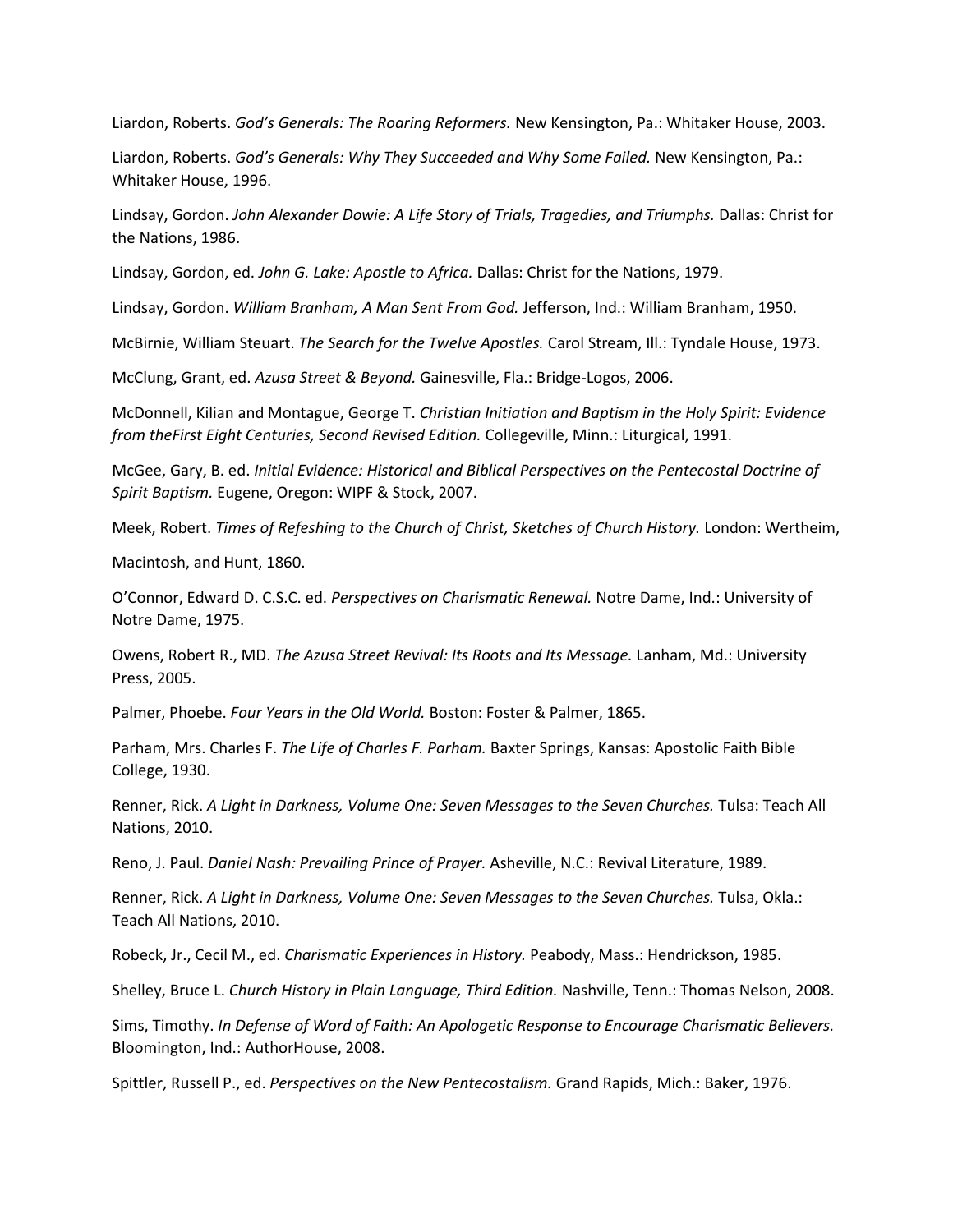Stetzer, Ed. *Planting Missional Churches.* Nashville, Tenn.: B&H Publishing Group, 2006.

Sumrall, Lester. *Pioneers of Faith.* Tulsa, Okla.: Harrison House, 1995.

Sutton, Matthew Avery. *Aimee Semple McPherson and the Resurrection of Christian America.* Cambridge: Harvard, 2007.

Syan, Vinson. *The Century of the Holy Spirit: 100 Years of Pentecostal and Charismatic Renewal.* Nashville, Tenn.: Thomas Nelson, 2001.

Synan, Vinson. *The Holiness-Pentecostal Tradition: Charismatic Movements in the Twentieth Century.* Grand Rapids, Mich.: Eerdmans, 1971.

Wagner, C. Peter. *Church Planting for a Greater Harvest.* Ventura, Calif.: Regal Books, 1990.

Wagner, C. Peter. *Spiritual Power and Church Growth: Lessons from the Amazing Growth of Pentecostal Churches in Latin America.* Altamonte Springs, Fla.: Creation House, 1986.

Welchel, Tommy, narr., Morris, J. Edward and McCowan, Cindy. *Azusa Street: They Told Me Their Stories: The Youth and Children of Azusa Street Tell Their Stories, First Revised Edition.* Mustang, Okla.: Dare2Dream Books, 2010.

Wesley, John, ed., Clare Weakley. *The Holy Spirit and Power.* Alachua, Fla.: Bridge-Logos, 2003.

Wesley, John. *The Journal of John Wesley.* Grand Rapids, Mich.: Christian Classics Ethereal Library:

*www.ccel.org/ccel/wesley/journal.toc.html*

Woodworth-Etter, Maria. *Marvels and Miracles: God Wrought in the ministry of Mrs. M.B. Woodworth-Etter for forty-five years,* Unknown Binding, 1922.

## **Online Sources:**

About.com. *christianity.about.com* Association of Related Churches. *www.arcchurches.com* The Atlantic.com. *www.theatlantic.com* Apostolic Archives.com. *www.apostolicarchives.com* Azusa Books. *www.azusabooks.com* The Azusa Street Revival. *www.theazusastreetrevival.com* Barna Group. *www.barnagroup.org* Born-Again-Christian Info. *www.born-again-christian.info/* Breakthrough with Rod Parsley. *www.rodparsley.com* Google Books. *books.google.com*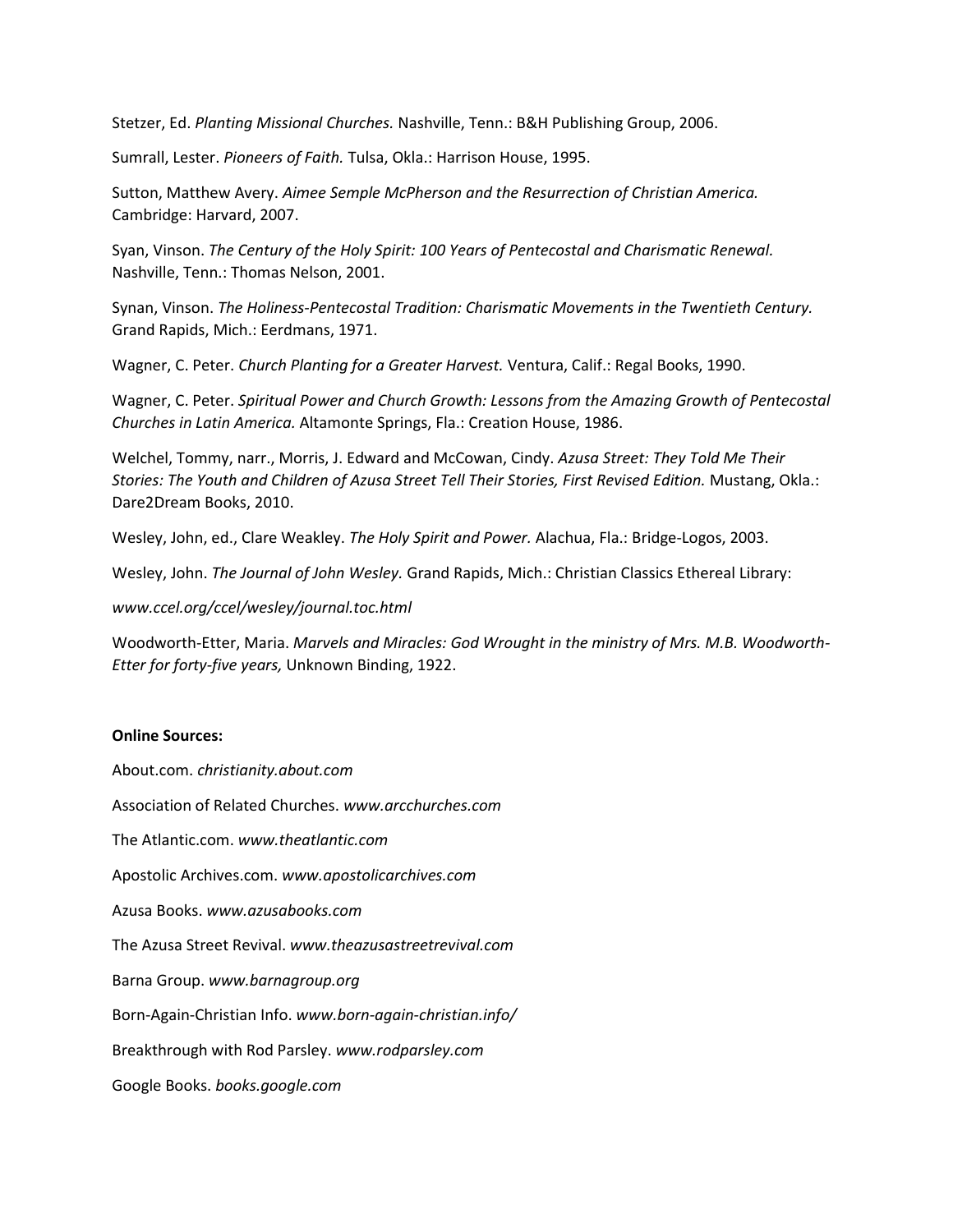Cane Creek Church Anniston, Alabama. *canecreekchurch.org* Catalyst Ministries. *www.catalystmin.org* The Catholic Encyclopedia. *www.newadvent.org* Catholic News Service. *www.catholicnews.com* Charisma Magazine. *www.charismamag.com* Christ for all Nations. *new.cfan.org* The Christian Broadcasting Network*. www.cbn.com* Christian Classics Ethereal Library. *www.ccel.org* Christianity Today/Christian History Magazine. *www.christianitytoday.com/ch* Christianity Today Library/Christian History & Biography. *www.ctlibrary.com* ChurchLeaders.com. *www.churchleaders.com* The Church of God. *www.churchofgod.org* The Church of God in Christ. *www.cogic.org* Church of God Prayer Ministries. *www.praycog.org* The Church of Jesus Christ of Latter-day Saints. *www.lds.org* Country Studies. *countrystudies.us* Direction-A Mennonite Brethren Forum. *www.directionjournal.org* Encyclopedia Britannica (1911). *www.theodora.com/encyclopedia* Enrichment Journal. Assemblies of God, U.S.A. *enrichmentjournal.ag.org* The Episcopal Church: *www.episcopalchurch.org* Flower Pentecostal Heritage Center. *https://ifphc.org* Georgetown College. *georgetowncollege.edu/spider* Gordon College Archives. *www.gordon.edu/archives* Great Commission Bible College. *gcbcedu.us* Healing and Revival Press. *healingandrevival.com* The Institute on Religion and Public Life. *www.firstthings.com* International Bulletin of Missionary Research. *www.internationalbulletin.org* International Outreach, Inc./The Writings of Jonathan Edwards. *www.jonathan-edwards.org* International Pentecostal Holiness Church. *iphc.org*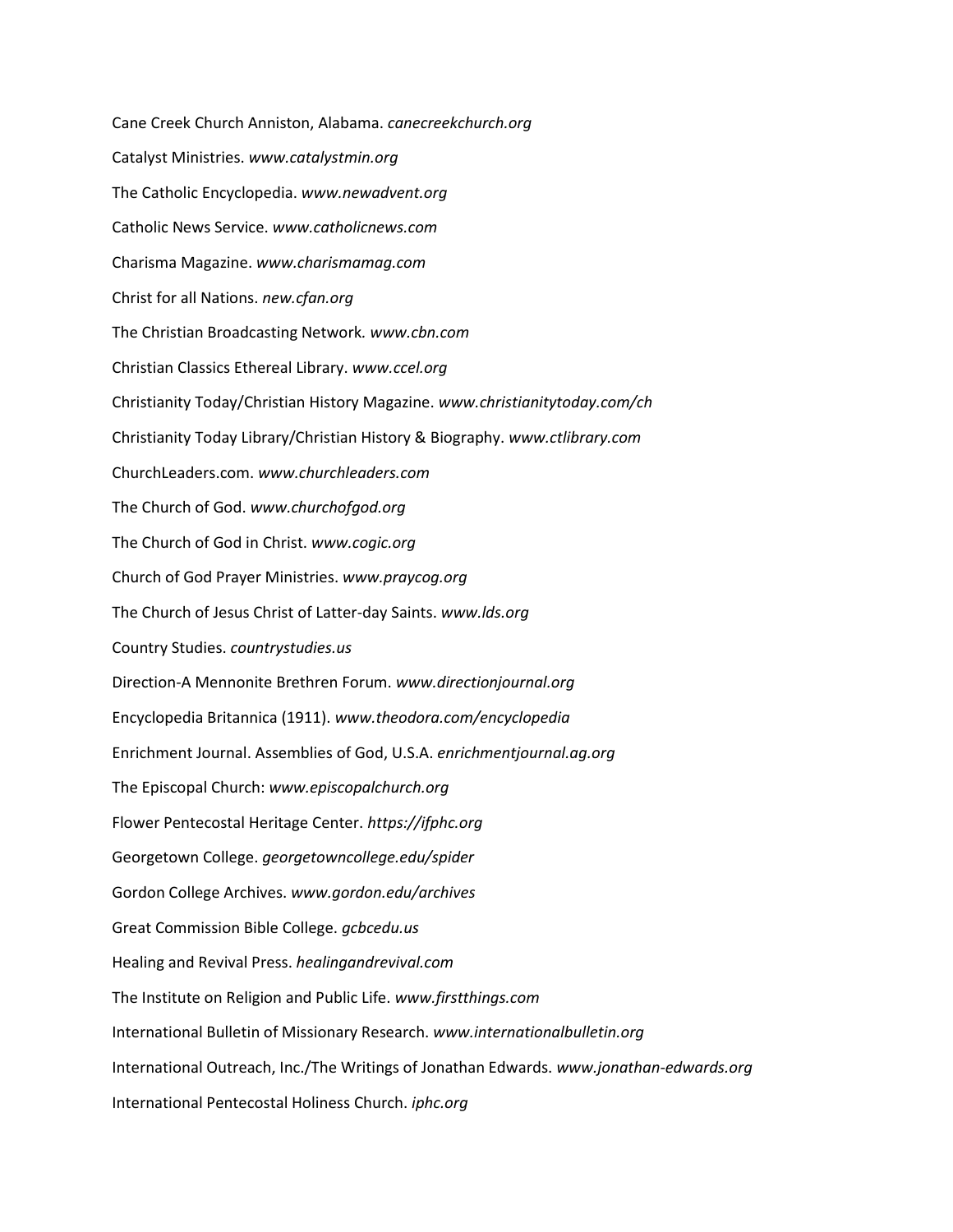The Internet Medieval Sourcebook. *www.fordham.edu* Jimmy Swaggart Ministries. *www.jsm.org* Kenyon's Gospel Publishing Society. *www.kenyons.org* Koinonia House. *www.khouse.org* The Last Days.net. *www.thelastdays.net* Library of Congress. *www.loc.gov* The Midnight Cry. *www.williambranhamstorehouse.com* Midwest Apologetics. *www.midwestapologetics.org* The New York Times. *www.nytimes.com* New Advent. *newadvent.org* Newsweek. *www.newsweek.com* The New York Times. *www.nytimes.com* Oral Roberts Evangelistic Association. *www.oralroberts.com* Oral Roberts University. *www.oru.edu* OrthodoxWiki. *orthodoxwiki.org* Pastors.com. *http://pastors.com* People Magazine*. www.people.com* Pneuma Foundation. *www.pneumafoundation.org* Pray for Scotland. *www.prayforscotland.org.uk* QuakerInfo.com. *www.quakerinfo.com* TheRealChurch.com. *www.therealchurch.com* RealClearReligion. *www.realclearreligion.org* The Reformed Churches of God in Christ International. *www.reformedcogicintl.org* Religion Facts. *www.religionfacts.com* Religion News Blog. *www.religionnewsblog.com* Revival History. *www.revivalhistory.com* Revival Library. *www.revival-library.org* River of Revival Ministries. *azusastreet.org* San Diego Churches. *www.sandiegochurches.org*